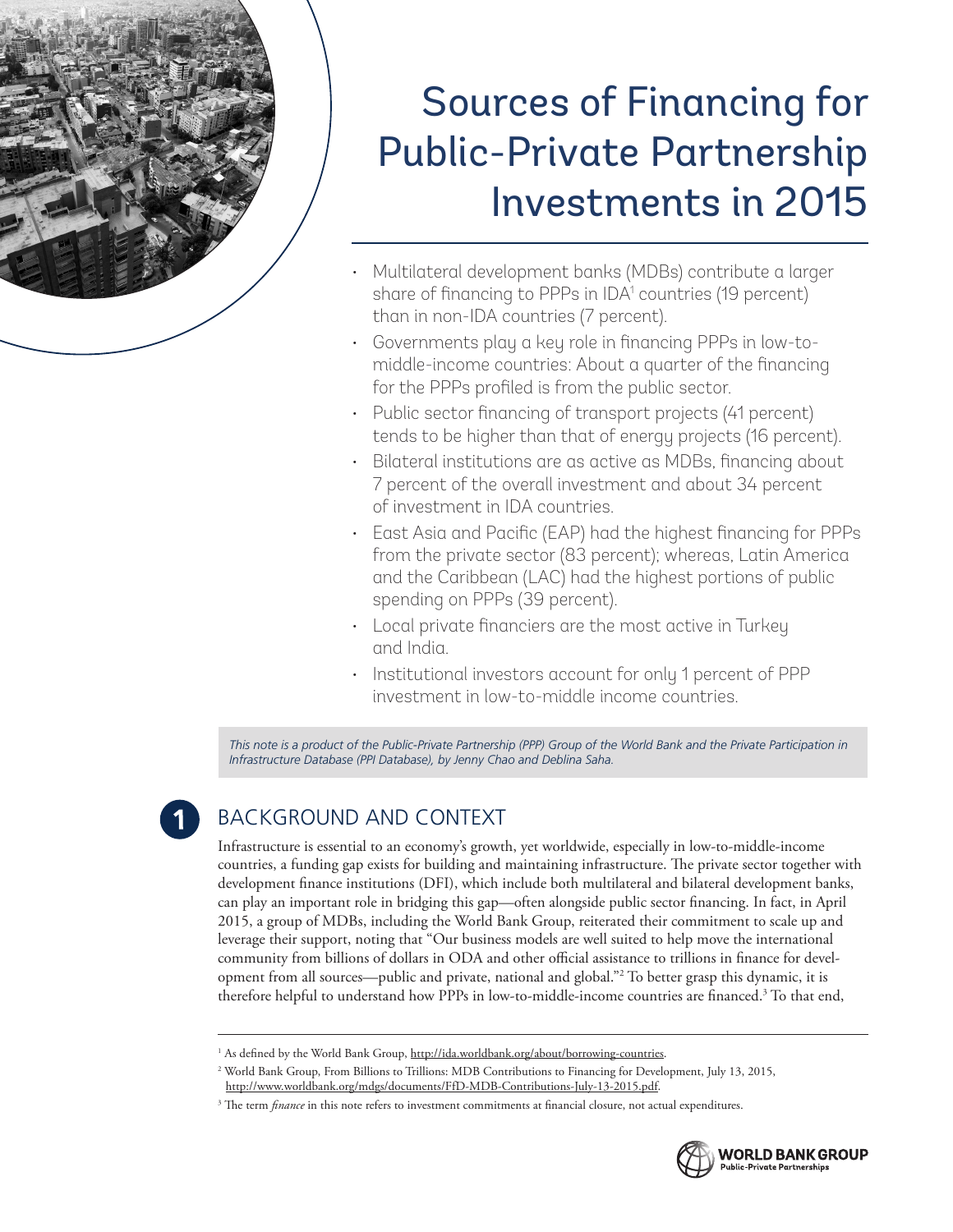this note analyzes the sources of financing in 2015 for infrastructure investments with private participation globally, as well as across specific regions, and sectors.

As mentioned, PPP financing may come from public, private, or DFI sources. Public source financing includes (a) governments providing part of a project's upfront capital costs through grants or viability gap funding (government subsidies<sup>4</sup>); (b) state-owned enterprises (SOE) investing equity; and (c) state-owned banks extending loans. Private source financing includes equity (including equity financed by corporate debt) through the project's developer or project finance debt through private lenders, which can be either commercial banks or institutional financiers. Particularly for low-to-middle income countries (tracked by the PPI Database), DFIs also provide various forms of support.

For our purposes, we assessed the financial sources for the upfront capital costs of PPP projects reaching financial closure in 2015 in low-to-middle-income countries, thus excluding divestitures, merchant projects, and management and lease contracts (which have no investment in physical assets). We have also excluded any concession fees paid to governments, as these fees are often defrayed by project revenues and thus not representative of a project's upfront capital investment.

Out of the 294 projects initially identified for this note, financing information was available for only 163; these are the projects used for our analysis. About half of those projects with no financing information available were in China, the other half in LAC. Both regions have a lot of activity in locally funded and developed small-scale PPPs, in which case financing information is not often accessible publicaly.



#### GLOBAL OVERVIEW

In 2015, the 163 projects analyzed in this note had investment commitments in physical assets totaling US\$52.3 billion. Figure 1 provides a breakdown of the sources of financing for these projects.



<sup>4</sup> The term *government subsidies* in this note refers to all cash subsidies provided by a government for capital investments of a project to cover the costs of the physical assets during construction.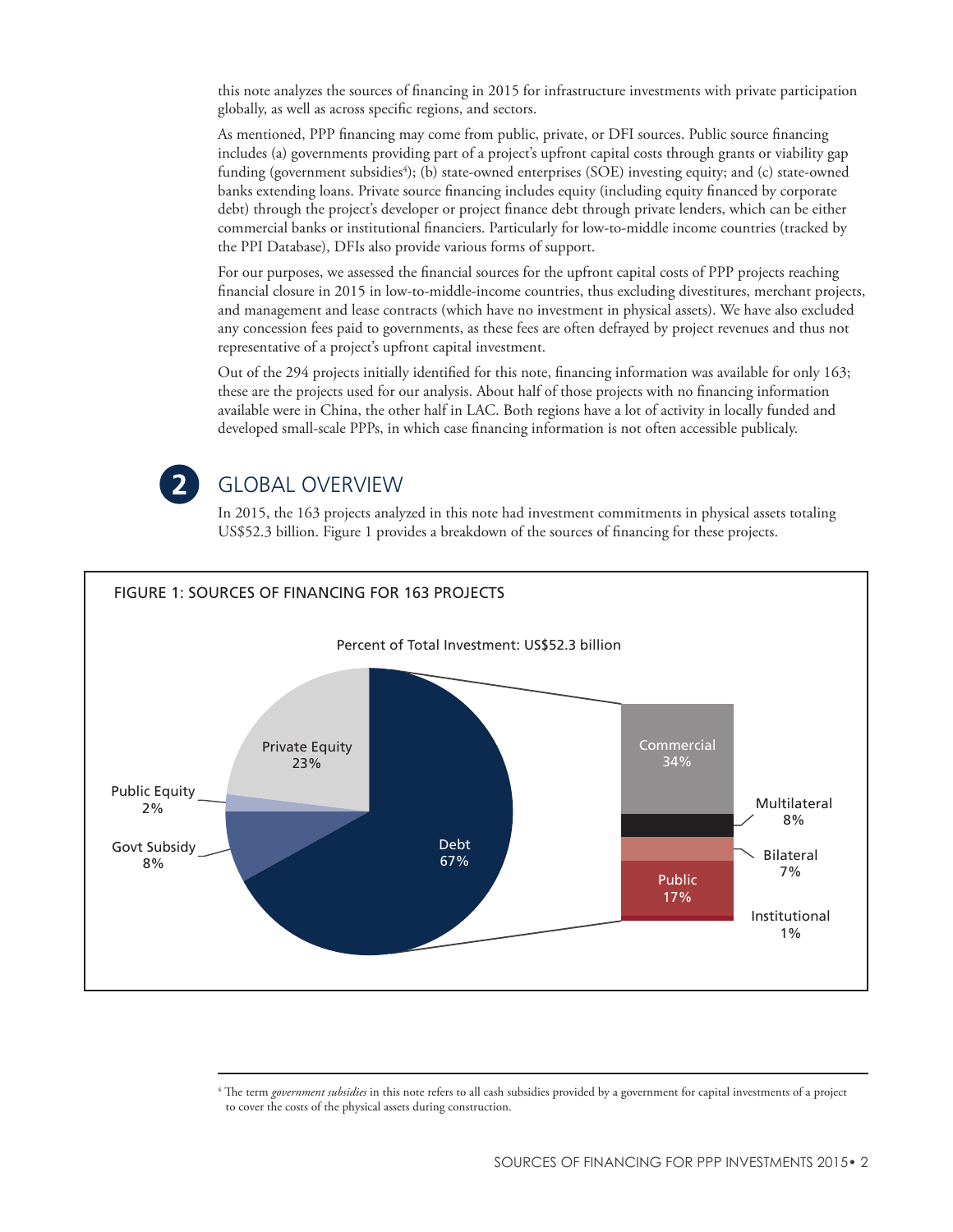The total investment commitment of US\$52.3 billion comprised of about two-thirds in debt (US\$35.2 billion), one-quarter in equity (US\$13.1 billion), and 7.5 percent in government subsidies (US\$3.9 billion). Breaking the debt down further, exactly half of it (US\$17.6 billion) was financed by commercial lenders; about a quarter (US\$9.0 billion) by public lenders, i.e., SOEs and financial institutions; and the remainder by DFIs and, to a lesser extent, institutional investors.

DFIs played a key role in the PPPs covered by this report: 44 projects or 27 percent received multilateral support and 47 projects or 29 percent received bilateral support, mostly loans. Of these projects, 22 received support from both multilateral and bilateral financial institutions.

Active in only two out of the 163 projects, institutional lenders committed US\$0.7 billion, representing about 2 percent of the debt portion, or 1 percent of the total investment. This is likely linked to the higher risk profile of PPPs in low-to-middle-income countries, particularly because of the lack of credit ratings for the PPPs, making it difficult for institutional investors to accurately evaluate the asset risk.

The majority of the total equity (92 percent or US\$12.1 billion) was financed by private sponsors via balance sheet transactions. The remaining equity (8 percent or US\$1.0 billion) was financed by SOEs forming joint ventures with private sponsors in order to implement the projects.

Upfront capital grants by the government for five projects constituted US\$3.9 billion or 7.5 percent of the total investment. In the public-private split, out of the total capital investment of US\$52.3 billion, 58 percent of the projects were financed by private sources (US\$30.3 billion); 26 percent by public sources (US\$13.9 billion); and 15 percent by DFI sources (US\$8.0 billion). Therefore, both the public sector and DFIs still have key roles to play in PPPs. Table 1 below is a breakdown of the sources of financing by type of financing.

| TABLE 1: SOURCES OF FINANCING-TYPE OF FUNDING AND CATEGORY |                           |                       |                      |                           |                    |                      |                                |                  |  |  |
|------------------------------------------------------------|---------------------------|-----------------------|----------------------|---------------------------|--------------------|----------------------|--------------------------------|------------------|--|--|
|                                                            | <b>Privates Sources</b>   | <b>Public Sources</b> |                      |                           | <b>DFI Sources</b> |                      |                                |                  |  |  |
| Type                                                       | Amount<br>(US\$ billions) | Percent<br>(9/6)      | Type                 | Amount<br>(US\$ billions) | Percent<br>(%)     | Type                 | Amount<br>(US\$ bil-<br>lions) | Percent<br>(9/6) |  |  |
| Commercial<br>Debt                                         | \$17.6                    | 34%                   | Public<br>Debt       | \$9.0                     | 17%                | Multilateral<br>Debt | \$4.3                          | 8%               |  |  |
| Institutional<br>Debt                                      | \$0.7                     | $1\%$                 | Govt.<br>Subsidy     | \$3.9                     | 7%                 | Bilateral<br>Debt    | \$3.6                          | 7%               |  |  |
| Sponsor<br>Equity                                          | \$12.0                    | 23%                   | <b>SOE</b><br>Equity | \$1.0                     | 2%                 | <b>DFI Equity</b>    | \$0.1                          | 0%               |  |  |
| <b>Total</b>                                               | \$30.3                    | 58%                   | <b>Total</b>         | \$13.9                    | 26%                | <b>Total</b>         | \$8.0                          | 15%              |  |  |

See Appendix-A for a summary of the financing for the top ten deals for which information is available.

 $\overline{\mathbf{3}}$ 

## SOURCES OF FINANCING FOR PPPs IN IDA COUNTRIES

Unsurprisingly, DFIs have played a critical role in financing infrastructure in IDA countries, while commercial lenders seem to prefer non-IDA markets. This is evidenced by 30 percent and 21 percent of the total bilateral and multilateral investments, respectively, going to IDA and blended<sup>5</sup> countries, as opposed to these countries receiving 5 percent of the total commercial debt. Only a minuscule portion of public sources went to IDA and blended countries, where public spending is constrained by limited government resources. Figure 2 shows the sources of financing for IDA countries compared with others.

<sup>&</sup>lt;sup>5</sup> As defined by the World Bank Group, http://ida.worldbank.org/about/borrowing-countries.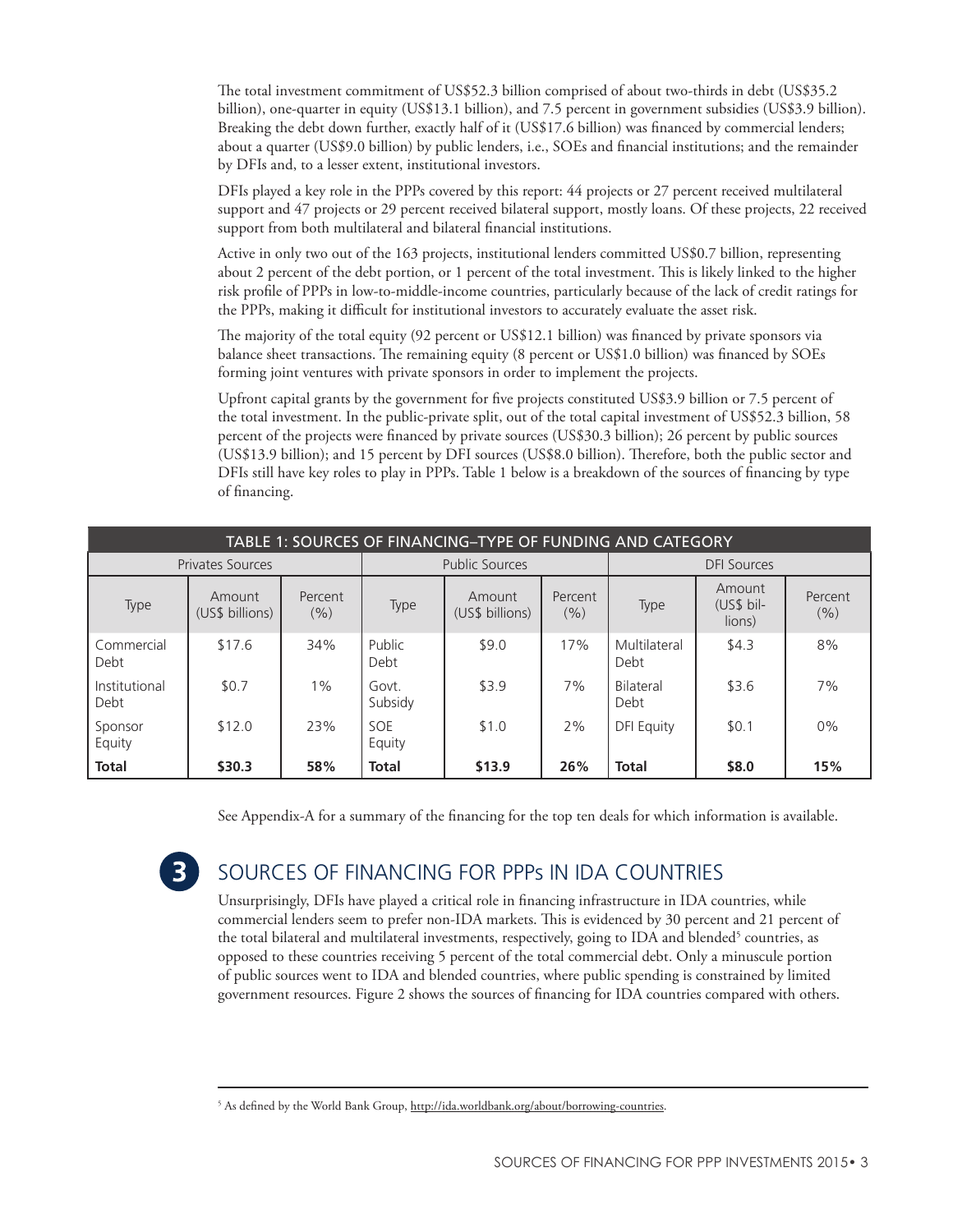

Bilateral institutions contributed the largest portion of financing in IDA countries at 34 percent of the total IDA investment, while private sponsors' equity was 24 percent of IDA financing. MDBs and commercial banks each accounted for 19 percent of the total IDA investment.



## REGIONAL OVERVIEW

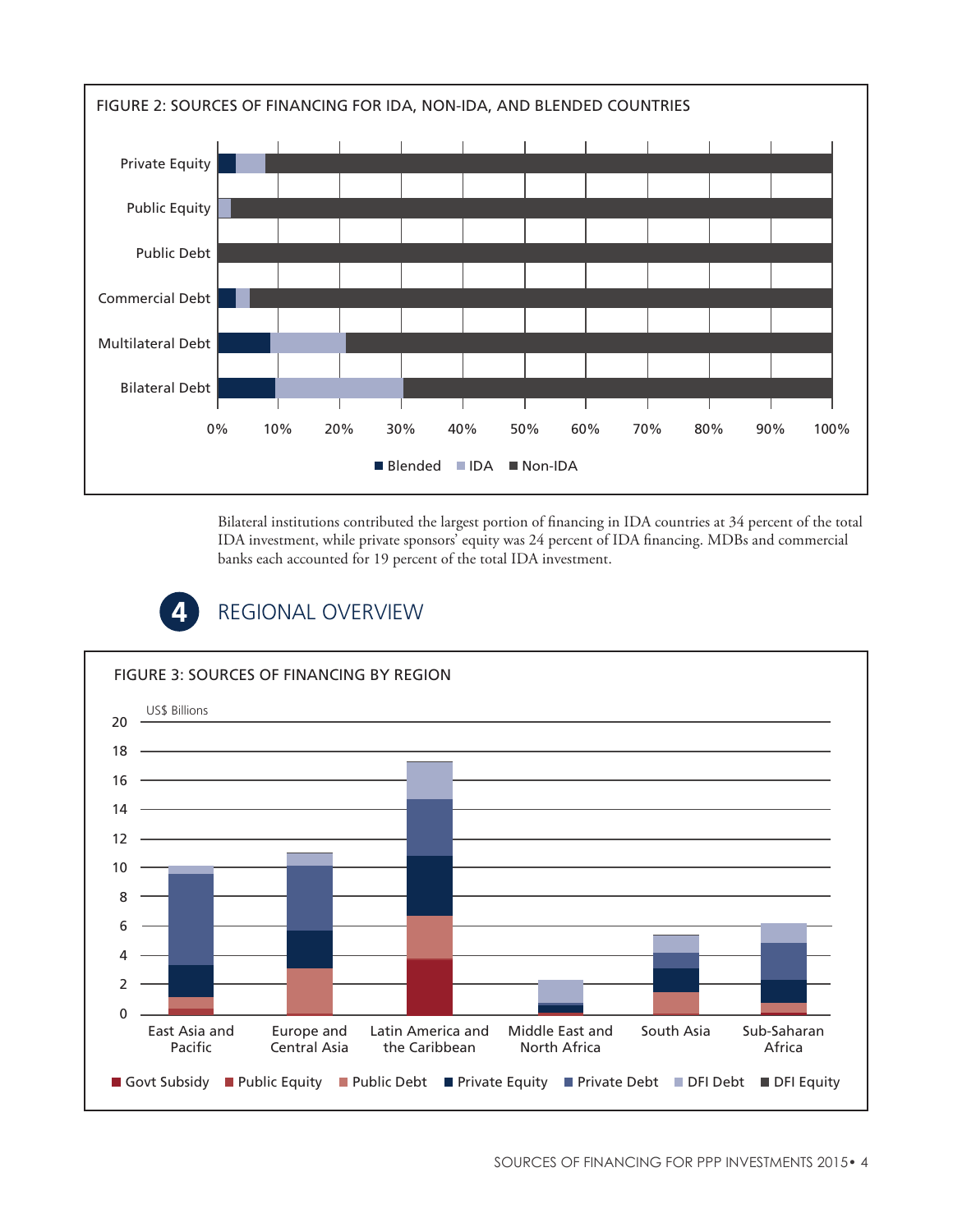The mix of financing for PPPs varies by region. East Asia and Pacific had the most active private sector financing, with 83 percent coming from private sources (debt and equity). Similarly, commercial debt providers were also the most active in EAP, contributing to 61 percent of the upfront capital costs. In Malaysia, this figure was as high as 77 percent, while in Thailand, 75 percent. Only 13 percent of the investment commitments were funded by public sources and 4 percent by DFI sources.

Conversely, Latin America and the Caribbean had relatively low contributions from the private sector at 46 percent, with correspondingly high activity from the public sector at 39 percent. DFI sources made up the remaining 15 percent. However, public funding in 2015 includes the US\$3.6 billion capital subsidy for the Lima Metro-Line 2 Project, which drove up the public sector's totals.

With about 30 percent of total investment commitments from state-owned banks, South Asia (SAR) is notable for attracting the highest investments by state-owned lenders than any other region. This is because India's public sector banks were the most active lenders in the country's infrastructure sector. DFI sources funded 20 percent of capital costs in SAR, while private sources funded 48 percent—roughly, an even split between debt and equity.

In Europe and Central Asia (ECA), dominated by Turkey, private sources funded 64 percent of the total investment; public sources provided 28 percent (mostly from state-owned lenders); and DFIs, the remaining 8 percent.

Sub-Saharan Africa (SSA) had healthy private sector financing at 66 percent, but very low public funding at only 12 percent. DFIs predictably filled the gap, comprising 22 percent of the investment commitments in the region—the second highest contribution by DFI sources after MENA.

Finally, in the Middle East and North Africa (MENA), DFIs captured 65 percent of the investment commitments. Private sector resources provided 29 percent (mostly in the form of equity) and the public sector only contributed 5 percent. Of the 11 projects, eight received both multilateral and bilateral debt and two received only bilateral debt.

Appendix-B provides a more detailed breakdown of financing by region.

## LOCAL VERSUS INTERNATIONAL DEBT FINANCING

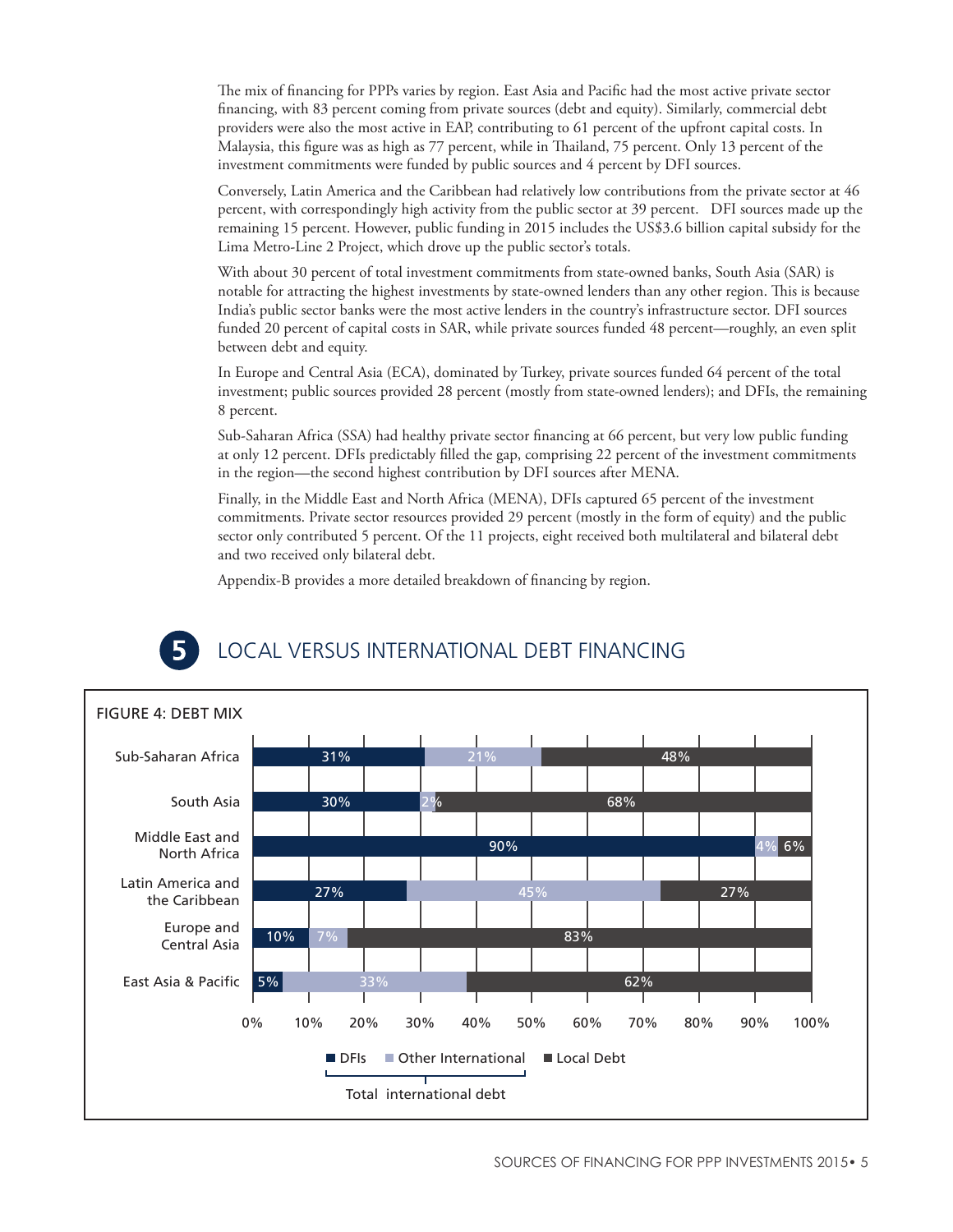Local debt providers were the most active in ECA in 2015, capturing 83 percent of the total debt requirements in the region. A majority of the projects closed in Turkey, where local Turkish banks financed a large portion of the investments. The two projects closing in Russia were financed by local Russian banks; whereas, the projects closing in Montenegro, Lithuania, and Georgia were all financed by DFIs and international commercial lenders. Local debt providers were also active in SAR and EAP, financing 68 percent and 62 percent of the total debt in each region, respectively. In SAR the higher contribution of local debt providers was driven by Indian banks, contributing 92 percent of the total debt, while debt in Pakistan, Bangladesh, and Nepal were largely internationally financed. In EAP the higher contribution of local debt providers is because of Thailand, where local banks contributed 88 percent of the total debt.

International debt providers were the most active in MENA in 2015, providing 94 percent of the total debt requirements in the region; however, the majority of the debt was financed by DFIs (90 percent). LAC saw the highest proportion of debt from international debt providers, other than DFIs, at 45 percent, followed by EAP at 33 percent. Almost all the debt financing in Brazil (13 projects) was by local state-owned banks and the Brazilian Development Bank. In Peru, Jamaica, El Salvador, Colombia, Costa Rica, Uruguay, and Honduras, almost all the projects (20 out of 22) were financed by international lenders, mostly DFIs. In SSA, 52 percent of the total debt was financed by international lenders. In Zambia, Uganda, and Rwanda, all the projects were financed by international lenders, again mostly DFIs. In Senegal and Nigeria, 80 percent of the total debt was financed by international lenders, with a fair mix of DFIs and commercial lenders. In South Africa, although only 30 percent of the debt was financed by international lenders, the majority of the financing came from international lenders other than DFIs. Nedbank, a South African bank, financed 9 of the 14 projects reaching financial closure in that country.

## $6<sup>1</sup>$

## SECTOR OVERVIEW

Of the 163 total projects, 137 were in the energy sector, with investments totally US\$31.7 billion; 24 were in transport, US\$20.7 billion; and only two were in water, US\$162 million. The share of private sector funding in energy was higher than that in transport: 65 percent and 49 percent, respectively. The same can be said of DFI funding in energy (19 percent) versus transport (10 percent). Conversely, 41 percent of the investments in transport projects were funded by the public sector, compared with only 16 percent in energy, indicating that private sector financing is more accessible in the energy sector. There was not enough of a sample size for water projects in 2015 to determine conclusively the trends in that sector. Figures 5 and 6 summarize the sources of financing in the energy and transport sectors.



*\*Refers to investment in physical assets only, i.e., excludes fees paid to governments.*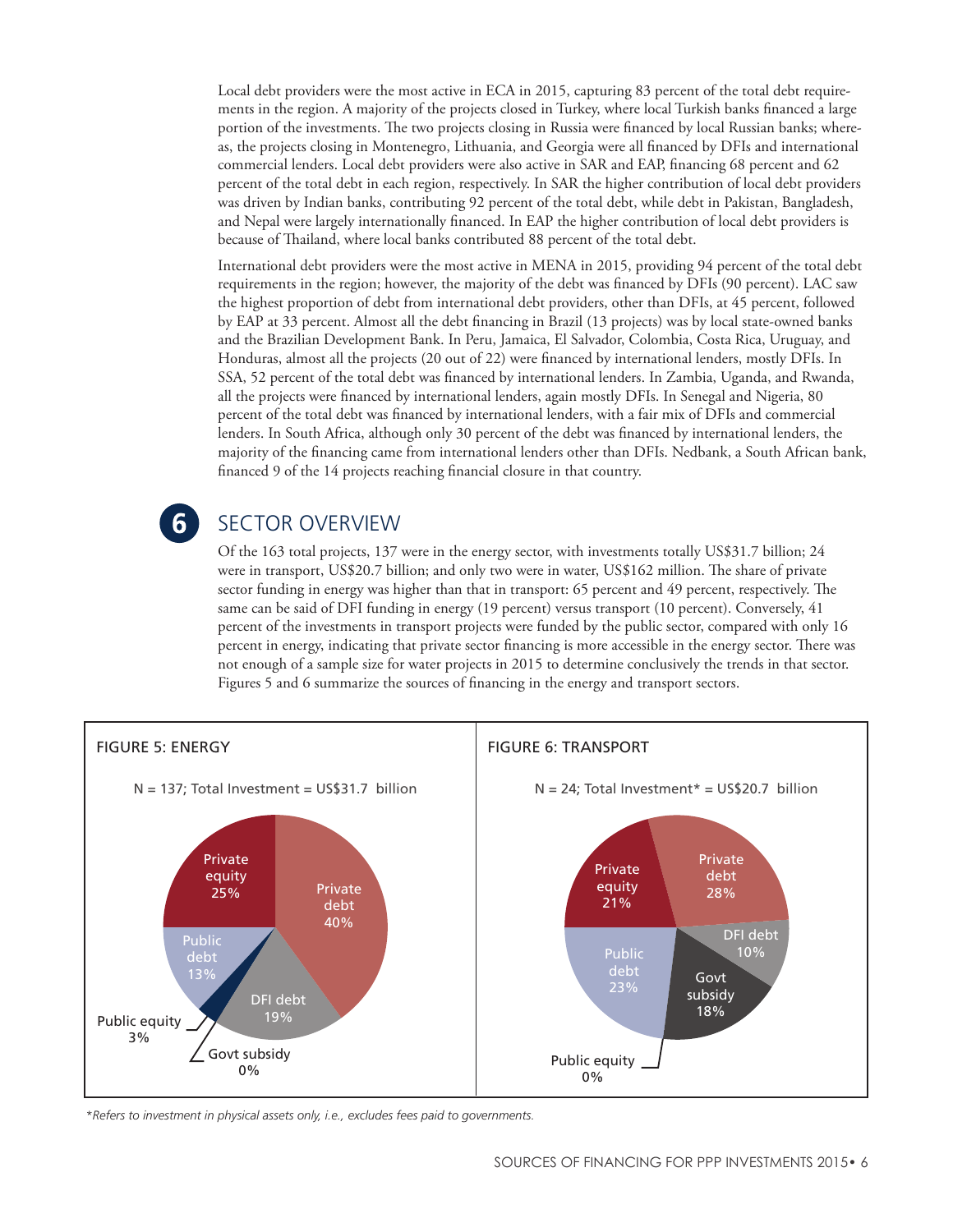See Appendix-C for a more detailed breakdown of the sources of financing by sector and region.



## CONCLUSION

Though commonly assumed that the private sector provides the majority of financing for PPPs, the results delineated in this note make clear that PPP financing in low-to-middle-income countries actually comes from a diverse mix of sources, with strong roles played by both the public sector and DFIs. Commercial lenders tend to be the most active in what they perceive to be more "bankable" deals, such as projects in stable, upper-middle-income countries and in more profitable sectors like energy (electricity generation) and transport (airports). Conversely, MDBs and bilateral institutions are the most active in IDA countries, playing a key role by helping to crowd in or mobilize private sources of financing in countries where private lenders may not otherwise be comfortable taking country risk. Finally, governments can often be seen as active participants, most commonly through debt financing from state-owned banks, but also through taking equity stakes in projects and providing upfront capital grants.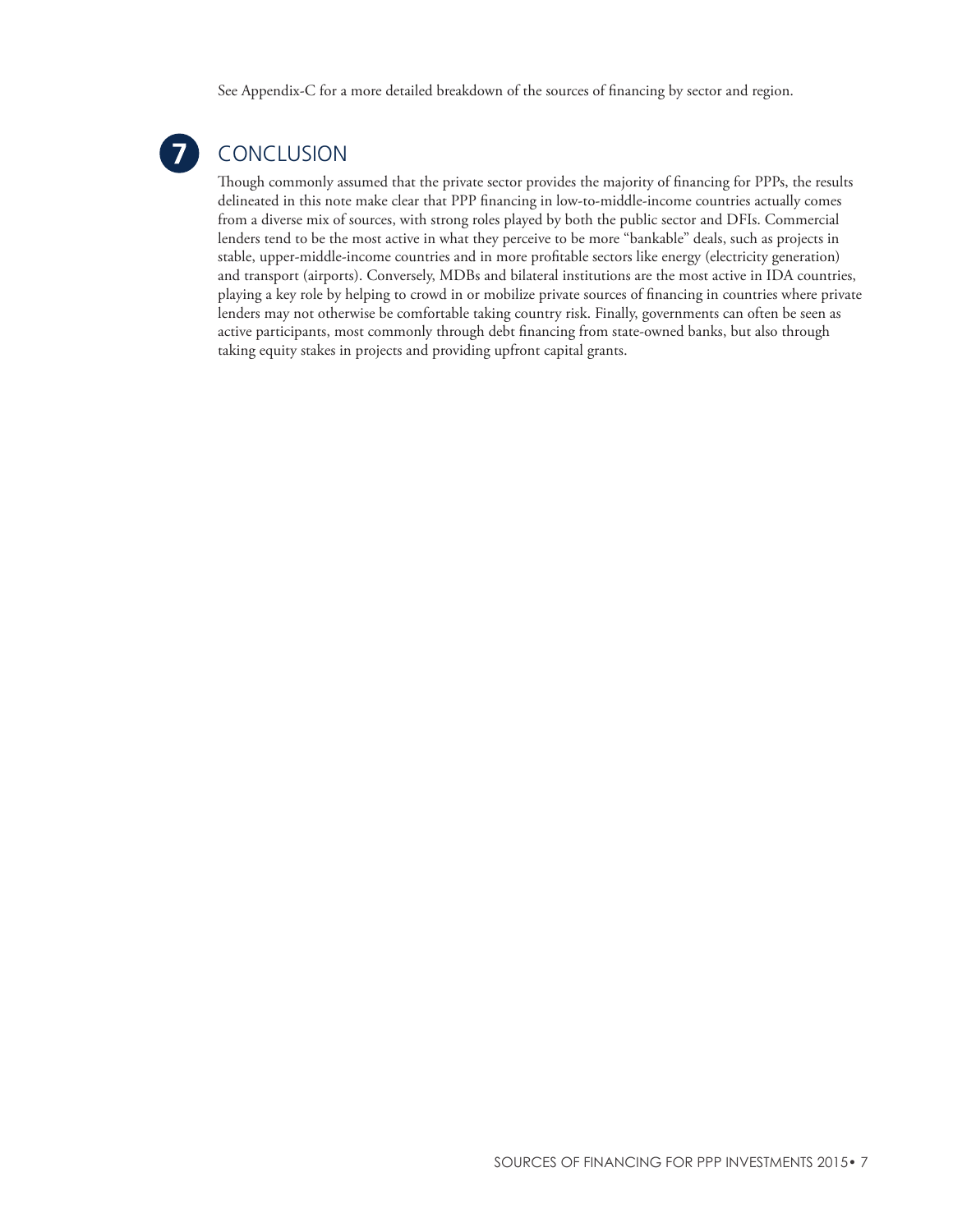## DEBT FINANCING FOR TOP 10 DEALS

The top 10 deals<sup>6</sup> accounted for US\$22.4 billion invested in physical assets, of which 54 percent (US\$11.8 billion) were financed solely by private sources: commercial debt (US\$8.5 billion) and sponsor equity (US\$3.3 billion). Public sources financed 36 percent or US\$8.4 billion: public debt (US\$4.2 billion), government subsidy (US\$3.7 billion), and public equity (US\$0.5 billion). DFIs financed the remaining 10 percent (US\$2.2 billion): multilaterals (US\$ 1.2 billion) and bilaterals (US\$1.0 billion).

| TABLE A-1: SOURCES OF DEBT FINANCING FOR THE TOP TEN DEALS |                                                 |               |                               |                                                                                                                                                                                                                                                                                                                                                                                                                                                                            |  |  |  |  |  |  |
|------------------------------------------------------------|-------------------------------------------------|---------------|-------------------------------|----------------------------------------------------------------------------------------------------------------------------------------------------------------------------------------------------------------------------------------------------------------------------------------------------------------------------------------------------------------------------------------------------------------------------------------------------------------------------|--|--|--|--|--|--|
| Country                                                    | Project                                         | <b>Sector</b> | Investment<br>(US\$ millions) | <b>Project Banks</b><br>(debt type/scope of infrastructure/US\$ millions)                                                                                                                                                                                                                                                                                                                                                                                                  |  |  |  |  |  |  |
| Turkey                                                     | <b>IGA Airport</b>                              | Transport     | \$6,487                       | Vakif Bank (commercial/local/\$1,063.4);<br>Halkbank (public/local/\$1,063.4);<br>Ziraat Bankasi (public/local/\$1,595);<br>Denizbank (commercial/local/\$531.7);<br>Finansbank (commercial/local/\$319);<br>Garanti Bankasi (commercial/local/\$319)                                                                                                                                                                                                                      |  |  |  |  |  |  |
| Peru                                                       | Lima Metro Line 2                               | Transport     | \$6,445                       | US\$1.2 billion bond from Citi Corp,<br>Morgan Stanley, Santander, Bank of America Merrill<br>Lynch, Banca IMI, BBVA, Credit Agricole, Natixis, Societe<br>Generale; US\$800 million term loan from Cassa Depositi<br>e Prestiti; KfW-IPEX' Societe Generale' Banco Santander;<br>Spanish state-owned Instituto de Crédito Oficial;<br>IADB (multilateral/international/\$750)                                                                                             |  |  |  |  |  |  |
| Malaysia                                                   | 3B Jimah East Power<br>Plant (coal-fired)       | Energy        | \$2,675                       | HSBC (commercial/international/\$826);<br>CIMB Group (commercial/international/\$826); Malayan<br>Banking Berhad, a.k.a. Maybank<br>(commercial/local/\$413)                                                                                                                                                                                                                                                                                                               |  |  |  |  |  |  |
| Mexico                                                     | Los Ramones Gas<br>Pipeline Phase II<br>Norte   | Energy        | \$1,679                       | BBVA (commercial/international/\$100); HSBC (commer-<br>cial/international/\$100); Banobras (public/local/\$276);<br>Bancomext (public/local/\$184);<br>Nacional Financiera S.N.C (public/local/\$240);<br>Santander Bank (commercial/international/\$160);<br>Bank of Tokyo, Mitsubishi (commercial/international/\$57)<br>HSBC (commercial/international/\$100);<br>Grupo Financiero Inbursa (commercial/local/\$85);<br>Credit Agricole (commercial/international/\$57) |  |  |  |  |  |  |
| Philippines                                                | San Buenaventura<br>Power Plant<br>(coal-fired) | Energy        | \$1,195                       | BDO Unibank (commercial/local/\$178.79); China<br>Bank (commercial/international/\$178.79); First Metro<br>(commercial/local/\$178.79); Philippines National Bank<br>(public/local/\$178.79); Rizal Commercial Banking<br>Corporation; (commercial/local/\$178.79)                                                                                                                                                                                                         |  |  |  |  |  |  |
| Turkey                                                     | Dalaman Airport<br>Domestic Terminal            | Transport     | \$1,086                       | UniCredit (commercial/international/\$98.9); EBRD<br>(multilateral/international/\$98.9)                                                                                                                                                                                                                                                                                                                                                                                   |  |  |  |  |  |  |

 $^6$  Refers to the top 10 deals among the 163 projects for which detailed financing information is available.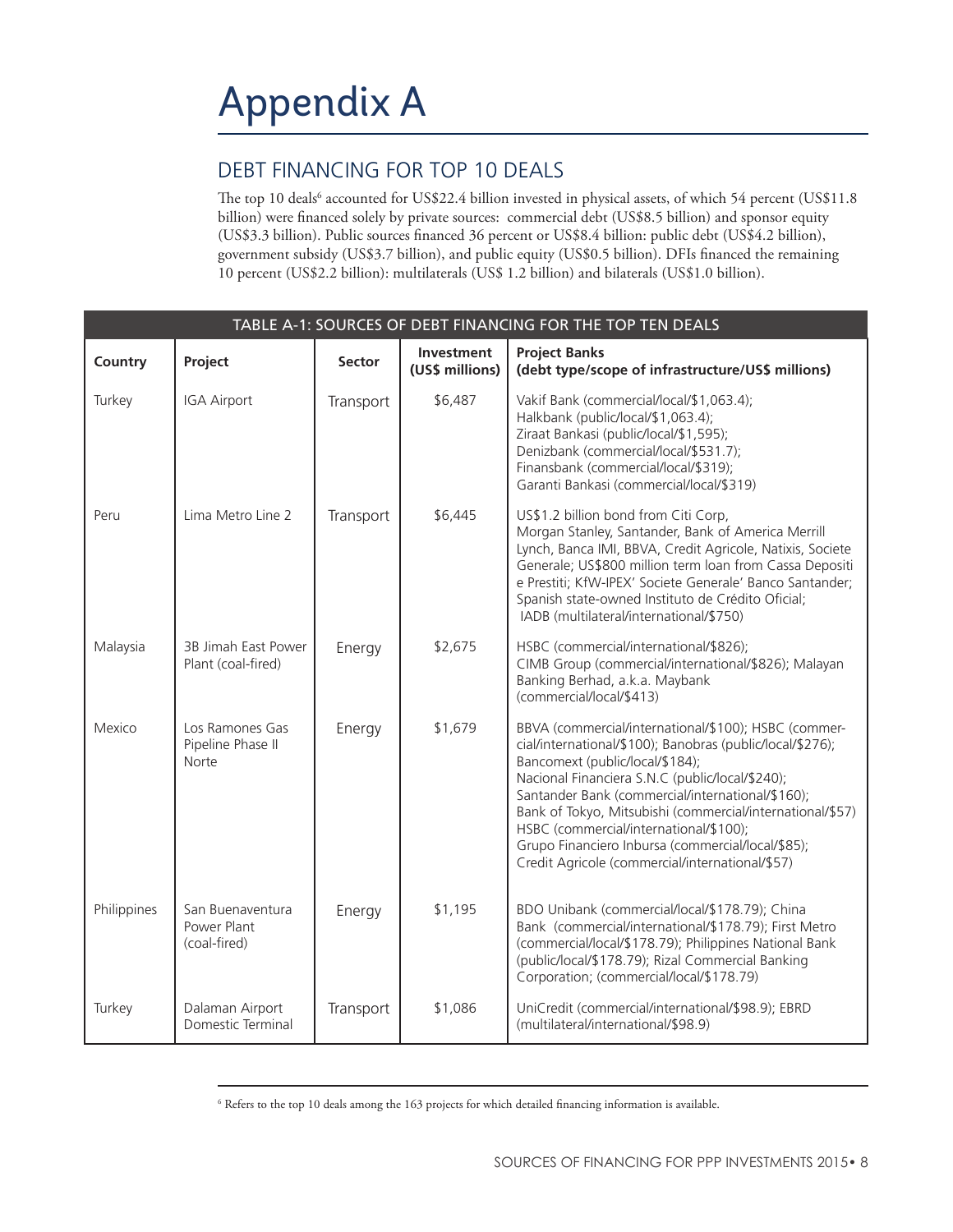| TABLE A-1: SOURCES OF DEBT FINANCING FOR THE TOP TEN DEALS |                                                 |               |                               |                                                                                                                                                                                                                                                                                                                                                                                                                                    |  |  |  |  |  |
|------------------------------------------------------------|-------------------------------------------------|---------------|-------------------------------|------------------------------------------------------------------------------------------------------------------------------------------------------------------------------------------------------------------------------------------------------------------------------------------------------------------------------------------------------------------------------------------------------------------------------------|--|--|--|--|--|
| Country                                                    | Project                                         | <b>Sector</b> | Investment<br>(US\$ millions) | <b>Project Banks</b><br>(debt type/scope of infrastructure/US\$ millions)                                                                                                                                                                                                                                                                                                                                                          |  |  |  |  |  |
| Philippines                                                | Mactan-Cebu<br>International Airport            | Transport     | \$1,024                       | BDO Unibank (commercial/local/\$236); Bank of the<br>Philippine Islands (commercial/local/\$60.5); Development<br>Bank of the Philippines (DBP) (public/local/\$16.1);<br>Land Bank of the Philippines (public/local/\$36.4);<br>First Metro (commercial/local/\$23.8);<br>Philippine National Bank (commercial/local/\$23.8);<br>Asian Development Bank (multilateral/international/\$75)                                         |  |  |  |  |  |
| Morocco                                                    | NOORo II parabolic<br><b>CSP</b>                | Energy        | \$1,00                        | Agence Française de Développement (bilateral/interna-<br>tional/unavailable):<br>KfW (bilateral/international/unavailable)                                                                                                                                                                                                                                                                                                         |  |  |  |  |  |
| Turkey                                                     | Efeler Geothermal<br>Project                    | Energy        | \$940                         | EBRD (multilateral/international/\$200); Turkiye Is Bankasi<br>(commercial/local/\$325); Turkiye Sinai Kalkinma Bankasi;<br>(commercial/local/\$130); Black Sea Trade & Development<br>Bank (multilateral/international/\$65)                                                                                                                                                                                                      |  |  |  |  |  |
| Philippines                                                | Therma Visayas<br>Power Plant<br>$(340MW-coal)$ | Energy        | \$937                         | First Metro (commercial/local/\$78); Asia United Corp<br>(commercial/local/\$78); Bank of the Philippine Islands<br>(commercial/local/\$78); China Bank (commercial/<br>local/\$78); Development Bank of the Philippines (DBP)<br>(public/local/\$78);<br>Land Bank of the Philippines (public/local/\$78);<br>Maybank (commercial/local/\$78); SB Capital Corp<br>(commercial/local/\$78); BDO Unibank<br>(commercial/local/\$78) |  |  |  |  |  |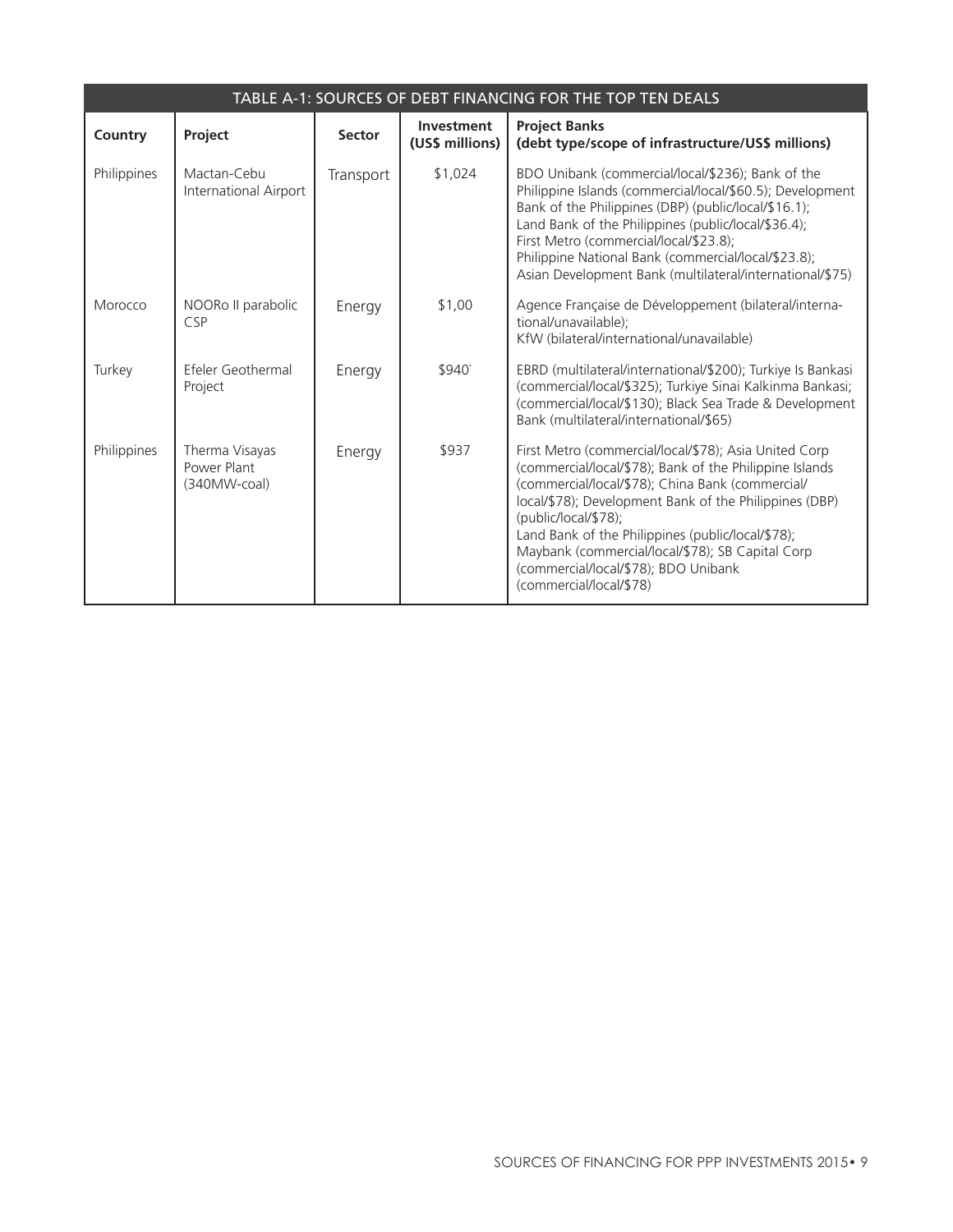## BREAKDOWN OF SOURCES OF FINANCING BY REGION

Table B-1 provides the percent of the information available for sources of financing and gives a breakdown of sources by region for each category of funding source: public, private, and DFIs.

| TABLE B-1: TOTAL INVESTMENT AND PERCENT OF FINANCIAL SOURCES BY REGION |                     |                                                      |                                                         |                  |                |                   |                    |                       |                           |                        |  |
|------------------------------------------------------------------------|---------------------|------------------------------------------------------|---------------------------------------------------------|------------------|----------------|-------------------|--------------------|-----------------------|---------------------------|------------------------|--|
| Region<br>$(\% )$                                                      | <b>Information</b>  | <b>Total</b><br><b>Investment</b><br>(US\$ billions) | Percent of Total Investment by Sources of Financing (%) |                  |                |                   |                    |                       |                           |                        |  |
|                                                                        | <b>Availability</b> |                                                      | Govt<br>Subsidy                                         | Public<br>Equity | Public<br>Debt | Private<br>Equity | Commerical<br>Debt | Institutional<br>Debt | Multi-<br>lateral<br>Debt | Bi-<br>lateral<br>Debt |  |
| EAP                                                                    | 29%                 | \$10.1                                               | 0%                                                      | 4%               | 9%             | 21%               | 62%                | 0%                    | 4%                        | $0\%$                  |  |
| ECA                                                                    | 93%                 | \$10.9                                               | 0%                                                      | $1\%$            | 28%            | 24%               | 35%                | 6%                    | 6%                        | 2%                     |  |
| <b>LAC</b>                                                             | 46%                 | \$17.3                                               | 21%                                                     | $1\%$            | 17%            | 24%               | 22%                | 0%                    | 9%                        | 5%                     |  |
| <b>MENA</b>                                                            | 100%                | \$2.5                                                | 0%                                                      | 6%               | $0\%$          | 22%               | 7%                 | 0%                    | 20%                       | 45%                    |  |
| <b>SAR</b>                                                             | 95%                 | \$5.4                                                | 2%                                                      | $0\%$            | 28%            | 28%               | 21%                | 0%                    | 11%                       | 10%                    |  |
| <b>SSA</b>                                                             | 91%                 | \$6.2                                                | 0%                                                      | 3%               | 10%            | 26%               | 38%                | $1\%$                 | 8%                        | 13%                    |  |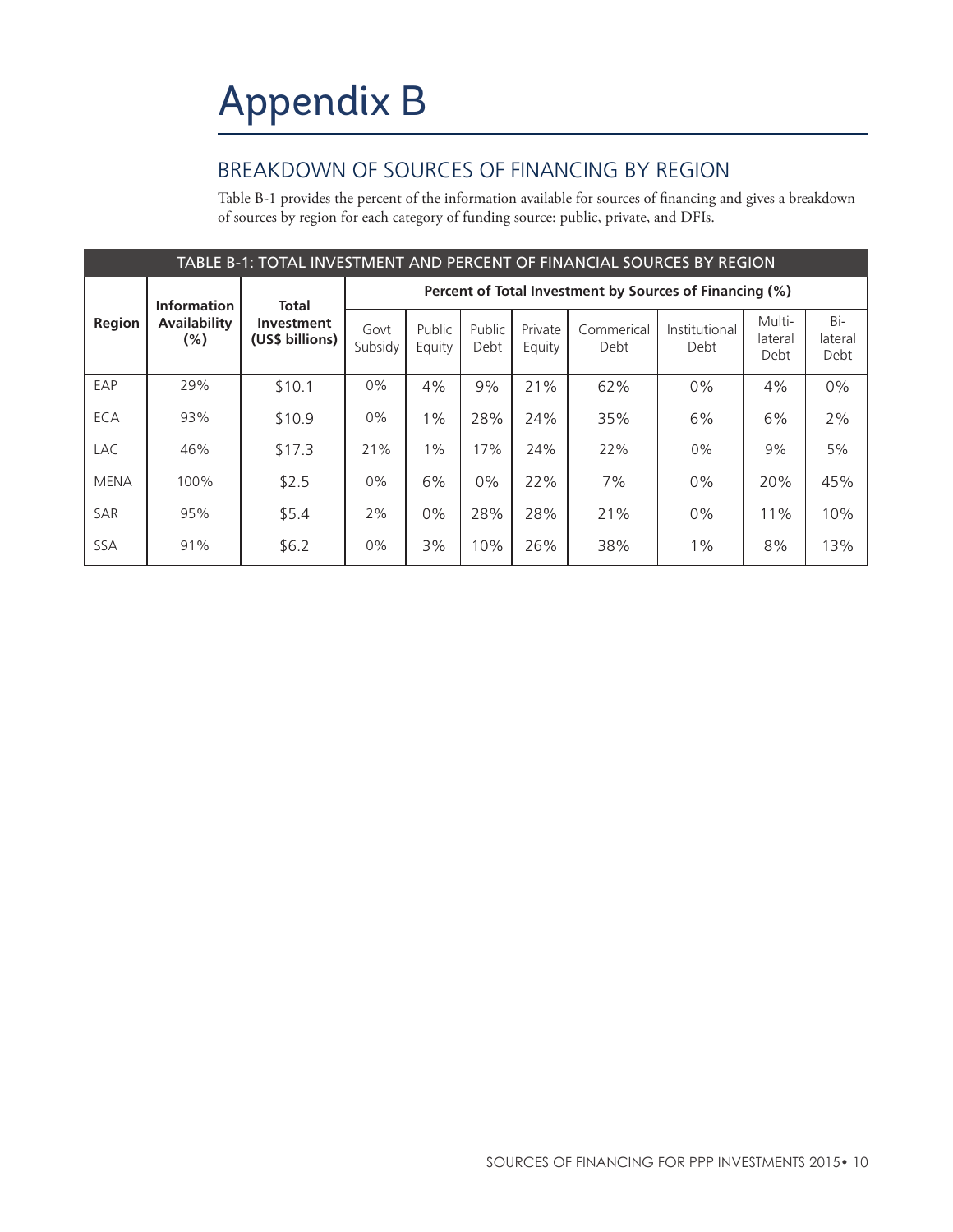### BREAKDOWN OF SOURCES OF FINANCING BY SECTOR

Energy: Private sources financed 65 percent of the total sector investment: US\$12.5 billion of commercial debt and US\$8.1 billion of private sponsor equity. Public sources financed 16 percent: US\$4.2 billion of debt by state-owned lenders; US\$0.9 billion of public equity; US\$7.6 million of government subsidy. DFI sources financed the remaining 19 percent: US\$2.7 billion and US\$3.1 million of multilateral and bilateral debt, respectively. The sector received the highest amount of DFI funding among all sectors. Of the 137 projects in energy, 33 received some form of multilateral support, while 37 had some form of bilateral support. Three projects received a political risk insurance/guarantee (US\$12 million) and four projects received equity from the International Finance Corporation (US\$47 million).

Table C-1 shows the percent of the sources of financing in energy subsectors.

| TABLE C-1: PERCENT OF SOURCES OF FINANCING BY ENERGY SUBSECTORS |                                                         |                      |                   |             |                  |                   |  |  |  |  |
|-----------------------------------------------------------------|---------------------------------------------------------|----------------------|-------------------|-------------|------------------|-------------------|--|--|--|--|
|                                                                 | Percent of Total Investment by Sources of Financing (%) |                      |                   |             |                  |                   |  |  |  |  |
| <b>Subsectors and Number of Projects</b>                        | Commercial<br>Debt                                      | Multilateral<br>Debt | Bilateral<br>Debt | Public Debt | Public<br>Equity | Private<br>Equity |  |  |  |  |
| Electricity generation: 128                                     | 39%                                                     | 9%                   | 11%               | 12%         | 3%               | 26%               |  |  |  |  |
| Electricity generation and transmission:3                       | 14%                                                     | 42%                  | 8%                | 0%          | 0%               | 35%               |  |  |  |  |
| Electricity transmission: 3                                     | 74%                                                     | 0%                   | 0%                | 17%         | 0%               | 9%                |  |  |  |  |
| Natural gas transmission: 3                                     | 49%                                                     | $0\%$                | 0%                | 27%         | $0\%$            | 23%               |  |  |  |  |

**Transport.** Private sources financed 49 percent of the total investment in physical assets: US\$5.1 billion of commercial debt; US\$0.8 billion of institutional debt; and US\$4.4 billion of private sponsor equity. Public sources financed 41 percent: US\$4.9 billion of debt from state-owned lenders; US\$3.9 billion of government subsidy; and only US\$59 million of public equity. DFI sources only financed 10 percent: US\$1.5 billion (multilateral debt) and US\$0.5 billion (bilateral debt). Table C-2 shows the percent of the sources of financing in transport subsectors.

| TABLE C-2: PERCENT OF SOURCES OF FINANCING BY TRANSPORT SUBSECTORS |                                                         |                    |          |                   |                       |                |                  |                   |  |  |  |
|--------------------------------------------------------------------|---------------------------------------------------------|--------------------|----------|-------------------|-----------------------|----------------|------------------|-------------------|--|--|--|
|                                                                    | Percent of Total Investment by Sources of Financing (%) |                    |          |                   |                       |                |                  |                   |  |  |  |
| <b>Subsectors</b>                                                  | Govt<br>Subsidy                                         | Commercial<br>Debt | MDB Debt | Bilateral<br>Debt | Institutional<br>Debt | Public<br>Debt | Public<br>Equity | Private<br>Equity |  |  |  |
| Airports                                                           | $0\%$                                                   | 36%                | 3%       | 0%                | 0%                    | 35%            | $0\%$            | 25%               |  |  |  |
| Ports                                                              | 0%                                                      | 3%                 | 24%      | 3%                | 0%                    | 15%            | 0%               | 56%               |  |  |  |
| Railway                                                            | 57%                                                     | 21%                | 12%      | 2%                | $0\%$                 | 7%             | $0\%$            | 0%                |  |  |  |
| Roads                                                              | 2%                                                      | 19%                | 2%       | 6%                | 13%                   | 28%            | $1\%$            | 29%               |  |  |  |